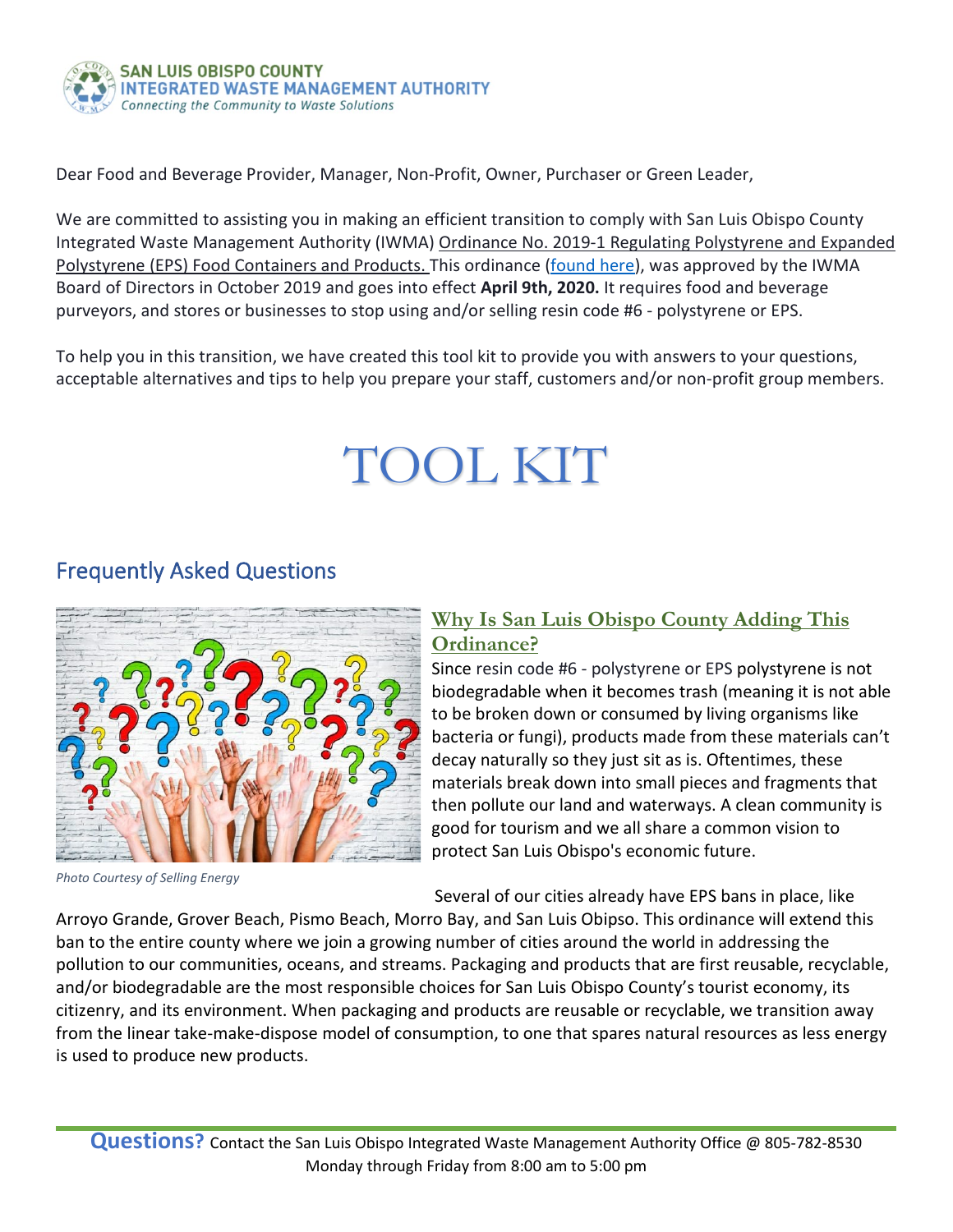

### **Who Does the Ordinance Apply To?**

The ordinance applies to food and beverage providers, catering companies', non-profits, stores and businesses using and/or selling resin code #6 polystyrene. A food and beverage provider means any vendor located or providing food or beverages within San Luis Obispo County and includes without limitation any store, shop, sales outlet, restaurant, grocery store, supermarket, delicatessen, food/catering truck or vehicle, including vendors located outside of the county when delivering prepared food or beverages in the county.

#### **Are There Any Exemptions for Businesses?**

The IWMA Board of Directors or designee may exempt a person and/or business from the county ordinance for one (1) non-renewable one-year period. The application must be in writing, and state that this ordinance would create an undue hardship or practical difficulty as evidenced by no alternatives being available or if such alternatives are not affordable (Review Ordinance 2019-1 [found here](https://iwma.com/wp-content/uploads/2020/01/PolyExemptionForm.pdf) Section 3 Definitions for definition of affordable).



*Photo Courtesy of innovationexcellence.com*

#### **What Items Are Allowed? Where/How Can I Purchase These?**

Allowable items are first reusable, then, recyclable and/or biodegradable. These compliant products are available from your distributor, local supply store or online. As courtesy, we have compiled a source list of compliant products with manufacturers, this list can be found in this document under **Compliant Product Options** section.

*This list is being provided as a courtesy to help you transition, the IWMA is not recommending any one manufacturer or vendor nor can we provide references***.**

### **When Is This Effective?**

The IWMA Board of Directors approved the ordinance in October 2019, and the ordinance goes into effect **April 9th, 2020**. Food and beverage providers, contractors and event promotors, non-profits, and stores and businesses are expected to comply by this date and deemed to be in the grace period until then.

### **What Happens If I Don't Comply?**

The IWMA may inspect the premises of any food and beverage provider, contractors and event promotors, non-profits, and stores and businesses, to verify compliance; provided that the premises or event is located within the San Luis Obispo county. (Review Ordinance 2019-1 [found here](https://www.iwma.com/wp-content/uploads/recyclist/userfiles/Ordinances/Ordinance%20No.%202019-1%20Regulating%20Polystyrene%20and%20Expanded%20Polystyrene%20(EPS)%20Food%20Containers%20and%20Products.pdf) Section 8. Violations and Enforcement for non-compliance penalty information)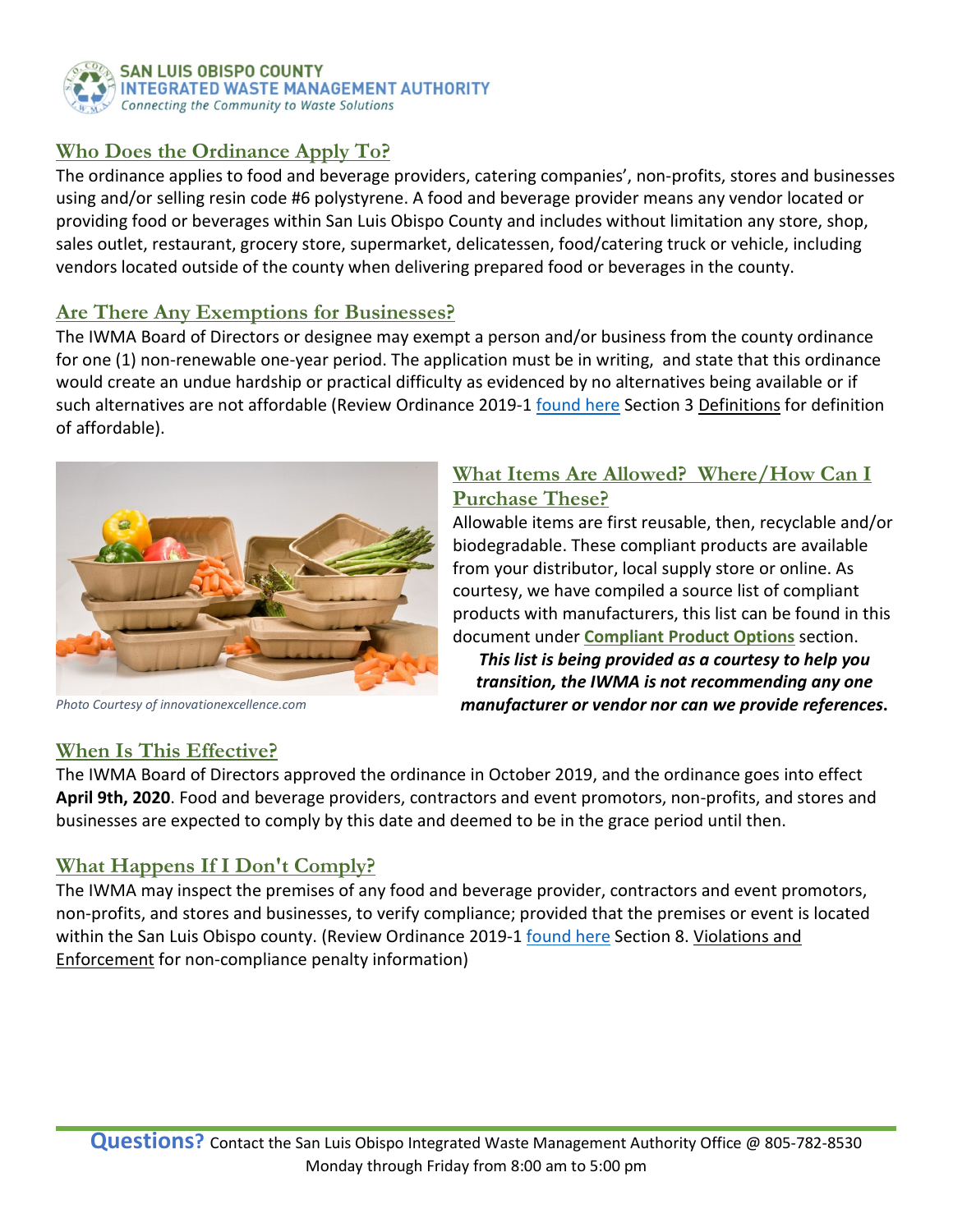

#### **What Types of Products Are Included in This Ordinance?**

All resin code #6 - polystyrene or EPS polystyrene food service ware is included for both dine-in and takeout.

This includes cups, bowls, plates, boxes, deli containers, clamshells, and trays.



In addition, all non-encapsulated coolers, containers, ice chests, marine buoys, dock floats, shipping boxes, and packing peanuts.



*Photo Courtesy of pmdrecycling.com*

## **If I Take Delivery of a Product with Resin Code #6 Polystyrene or EPS Packaging, Am I In Violation of This Ordinance?**

No, this is considered an exemption from the ordinance. Remember, all Polystyrene and EPS packaging material is nonrecyclable and should be placed in your trash container.



*Photo Courtesy of qstockinventory.com*

#### **What Do I Do with My Resin Code #6 Polystyrene Food and Beverage Service Ware Inventory?**

We suggest that you go through your inventory during this grace period leading up to **April 9th, 2020**. After the ordinance goes into effect you should reach out to your distributor or the manufacturer of the product for credit.

There are many opportunities for growth and marketing by acting environmentally responsible. With plastic and polystyrene bans coming into play across the state, nation and around the world, now more than ever is the time to ask your distributors to support this important change.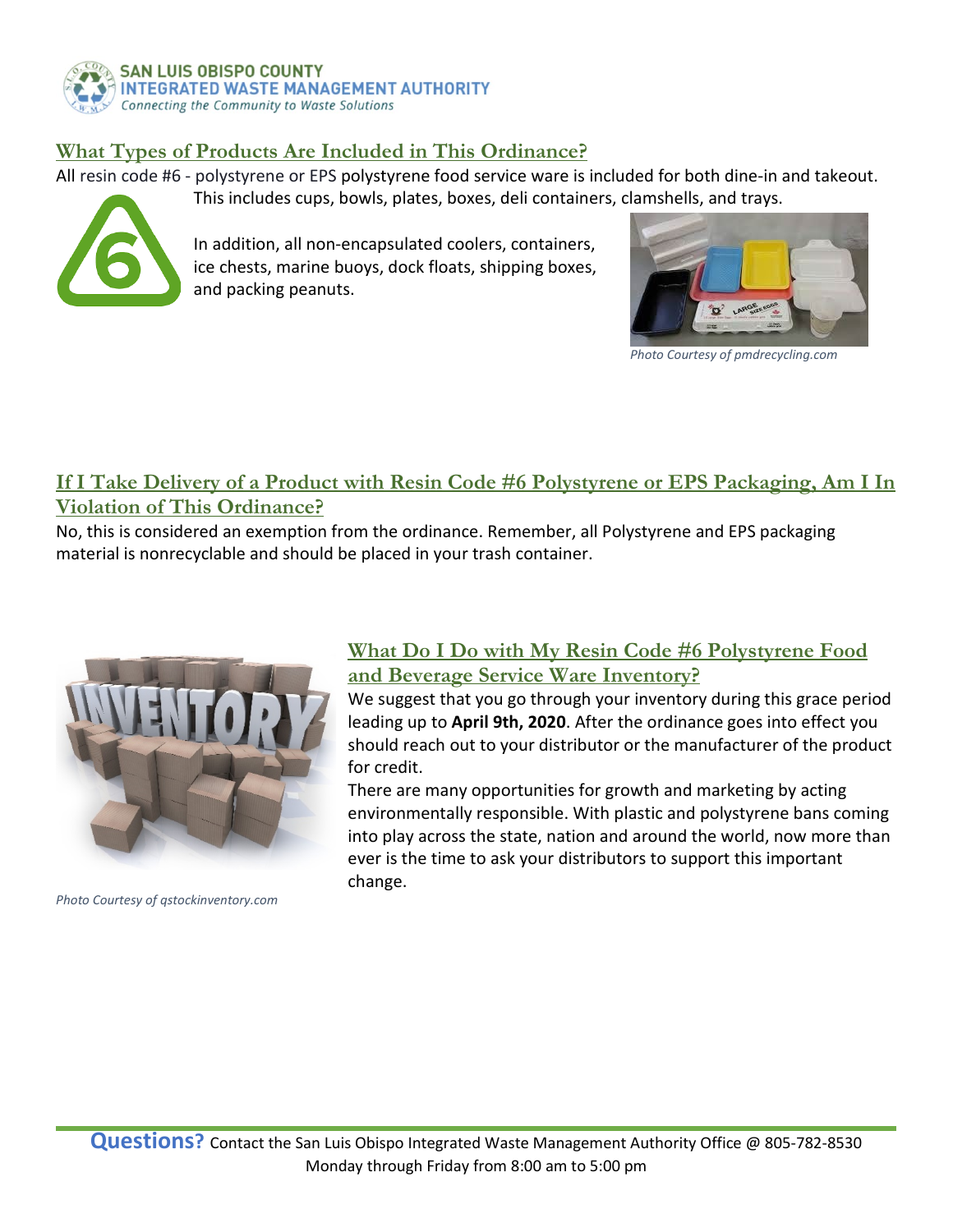

## Compliant Product Options – Food and Beverage Service Ware Alternatives

#### *This list is being provided as a courtesy to help you transition, IWMA is not recommending any one vendor nor can we provide references. If you are a vendor who would like to be on this list, please contact us!*

| <b>Vendor Name</b>          | <b>Website / Phone</b>             | <b>Products Available</b>                    |
|-----------------------------|------------------------------------|----------------------------------------------|
| Amazon                      | <b>Amazon</b>                      | Reusable, recyclable, and biodegradable food |
|                             |                                    | ware and other supplies                      |
| <b>Better Brands Food</b>   | <b>Better Brands Food Products</b> | Recyclable, and biodegradable paper products |
| Products                    | 831-724-7243                       | and other supplies                           |
| Costco                      | <b>Costco</b>                      | Reusable, recyclable, and biodegradable food |
|                             | 805-541-7000                       | ware and other supplies                      |
| earthchoice                 | earthchoice                        | Reusable, recyclable, and biodegradable food |
|                             | 847-482-2000                       | ware and other supplies                      |
| <b>Eco Products Store</b>   | <b>Eco Products Store</b>          | Recyclable, and biodegradable food ware and  |
|                             | 888-679-7845                       | other supplies made from post-consumer       |
|                             |                                    | recycled material                            |
| Genpak                      | Genpak                             | Reusable, recyclable, and biodegradable food |
|                             | 800-626-6695                       | ware and other supplies                      |
| <b>Good Start Packaging</b> | <b>Good Start Packaging</b>        | Reusable, recyclable, and biodegradable food |
|                             | 866-971-9251                       | ware and other supplies                      |
| <b>Green Paper Products</b> | <b>Green Paper Products</b>        | Biodegradable tableware and other supplies   |
|                             | 877-341-5464                       |                                              |
| PJP Marketplace             | <b>PJP Marketplace</b>             | Reusable, recyclable, and biodegradable food |
|                             | 800-757-1268                       | ware and other supplies                      |
| Preserve                    | <b>Preserve</b>                    | Reusable, recyclable, and biodegradable food |
|                             | 888-354-7296                       | ware and other supplies                      |
| San Luis Paper              | <b>San Luis Paper</b>              | Reusable, recyclable, and biodegradable food |
|                             | 805-544-5656                       | ware and other supplies                      |
| Smart & Final               | <b>Smart &amp; Final</b>           | Reusable, recyclable, and biodegradable food |
|                             | 5 Locations in SLO County          | ware and other supplies                      |
| Sysco Earth Plus            | <b>Sysco</b>                       | Reusable, recyclable, and biodegradable food |
|                             |                                    | ware and other supplies                      |
| <b>Webstaurant Store</b>    | <b>Webstaurant Store</b>           | Biodegradable dinnerware & serving ware      |
|                             | Live Chat                          |                                              |